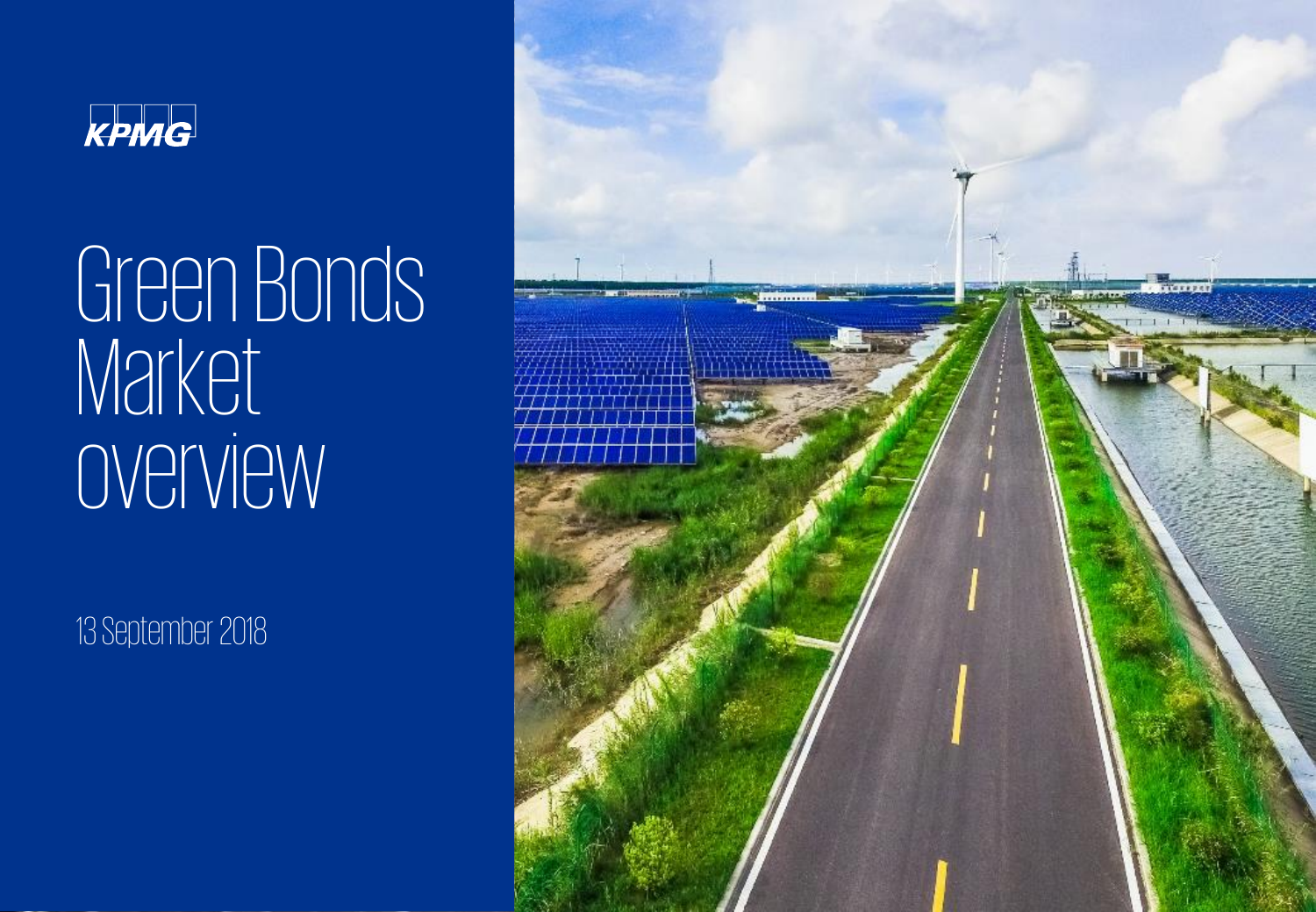#### Green Bonds

### Definition

**A green bond** is a **fixed-return investment vehicle** with structure, risk and returns identical to a traditional bond, but **from which the proceeds are invested exclusively in projects that generate environmental benefits**.

#### — **Impact investing**

- Debt raising options for the **public sector, private sector or multilateral institutions**
- Can finance a **new project or refinance an existing project**
- Often standard bonds with '**green attributes**'
- The **issuer describes the projects to be funded**
- Up to the **investor to decide whether the green bond matches their particular investment objectives and requirements**
- Two basic categories: **green-labelled bonds** and **unlabelled green bonds**
- Four main types of green bonds have emerged: **Use of Proceeds**, **Use of Proceeds Revenue**, **Project** and **Securitized**

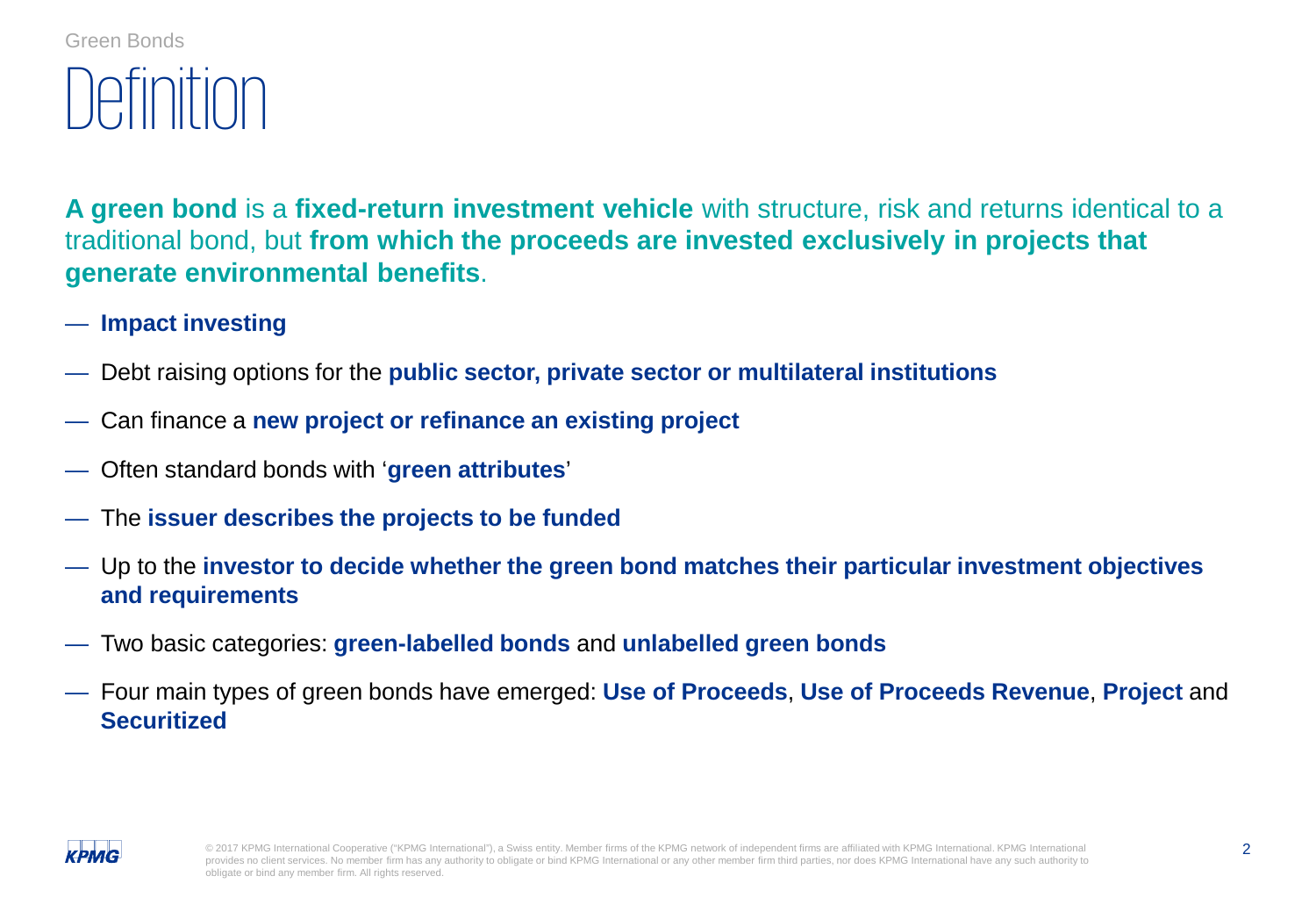#### Market overview – issuance

- **Growing**: Market has grown rapidly since the first issue from European Investment Bank in 2007
- **Diversifying**: Green Bonds are diversifying, with ever growing number of countries, issuer types, ratings, bond types, use of proceeds and ratings







© 2017 KPMG International Cooperative ("KPMG International"), a Swiss entity. Member firms of the KPMG network of independent firms are affiliated with KPMG International. KPMG International 3 provides no client services. No member firm has any authority to obligate or bind KPMG International or any other member firm third parties, nor does KPMG International have any such authority to obligate or bind any member firm. All rights reserved.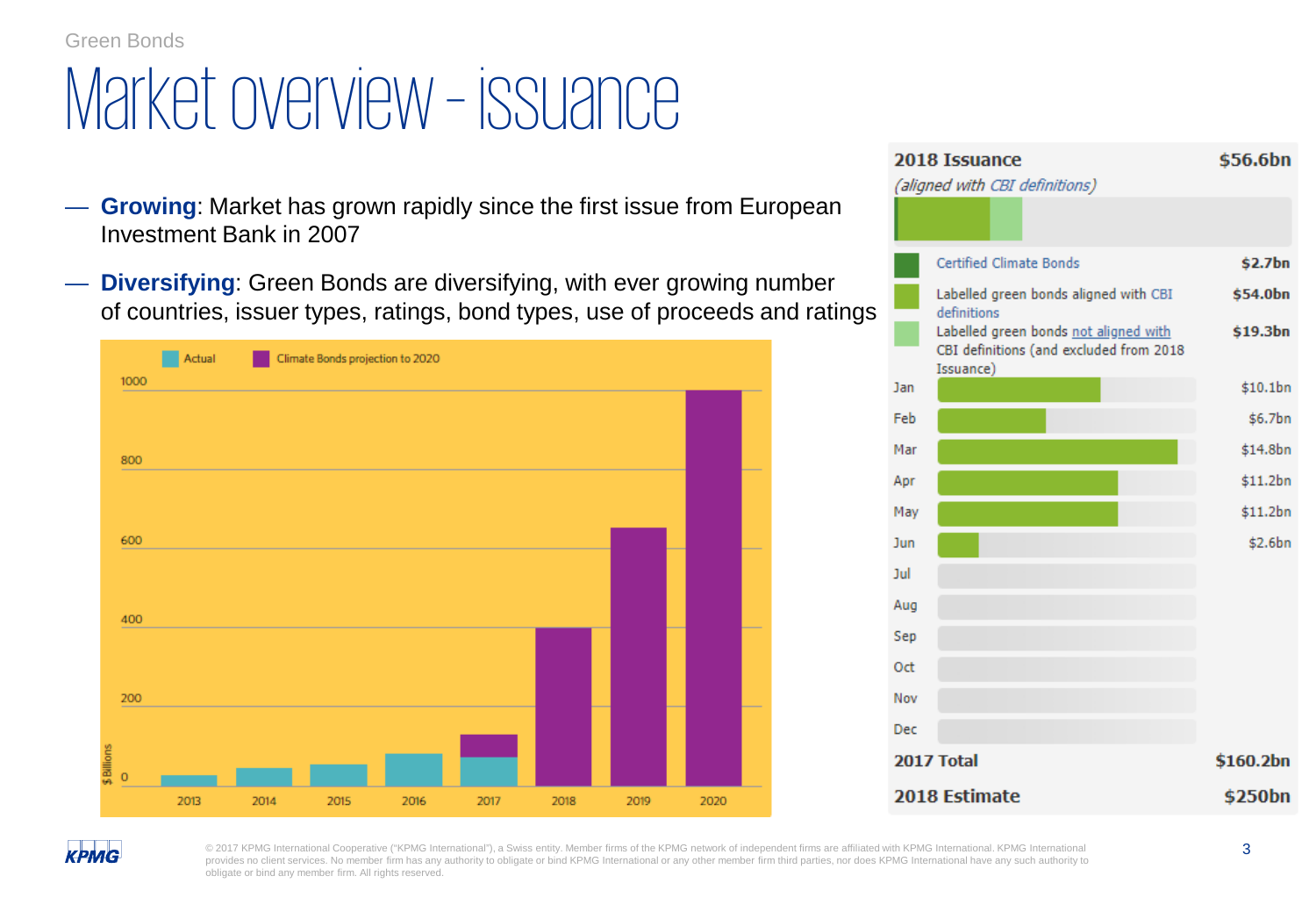### Market overview –geography

In the first three months of 2018, green bonds worth \$30.4 billion were issued globally, representing an 11.5% year-over-year decline.

**Top 3 Issuers (amount issued)** Republic of France: \$7.5bn EIB: \$4.6bn Mexico City Airport: \$4bn

**Top 4 issuers (number of deals)** EIB: 5 Fabege: 5 New York MTA: 4

**Top 3 nations:** France: \$14.7bn China: \$12.2bn USA: \$11.7bn





© 2017 KPMG International Cooperative ("KPMG International"), a Swiss entity. Member firms of the KPMG network of independent firms are affiliated with KPMG International. KPMG International provides no client services. No member firm has any authority to obligate or bind KPMG International or any other member firm third parties, nor does KPMG International have any such authority to obligate or bind any member firm. All rights reserved.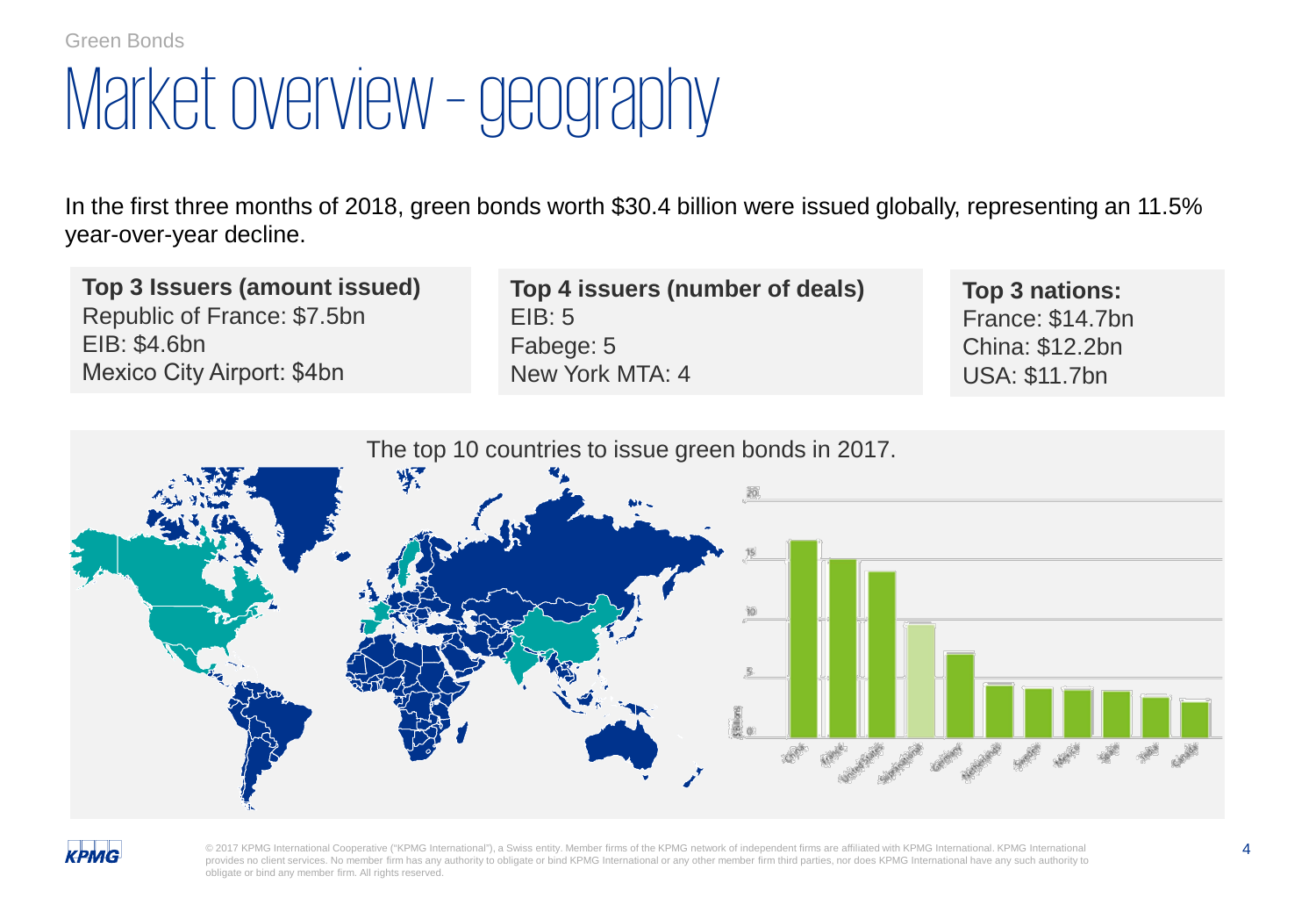#### Green Bonds

### Market overview - geography





© 2017 KPMG International Cooperative ("KPMG International"), a Swiss entity. Member firms of the KPMG network of independent firms are affiliated with KPMG International. KPMG International 5 provides no client services. No member firm has any authority to obligate or bind KPMG International or any other member firm third parties, nor does KPMG International have any such authority to obligate or bind any member firm. All rights reserved.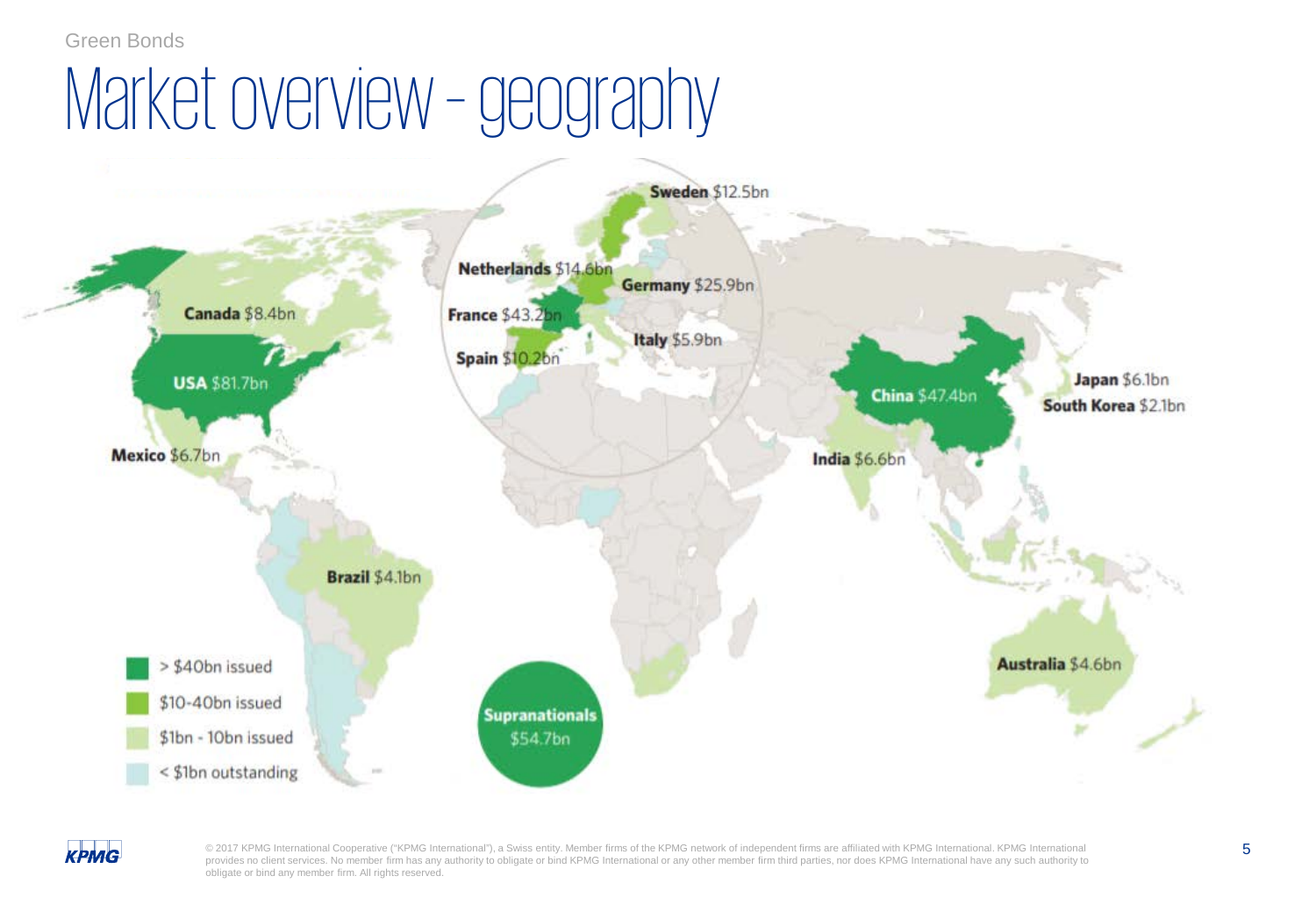Green Bonds

### Market overview – main features



Source: Adapted from Climate Bonds Initiative (up to December 2016).



© 2017 KPMG International Cooperative ("KPMG International"), a Swiss entity. Member firms of the KPMG network of independent firms are affiliated with KPMG International. KPMG International 6 provides no client services. No member firm has any authority to obligate or bind KPMG International or any other member firm third parties, nor does KPMG International have any such authority to obligate or bind any member firm. All rights reserved.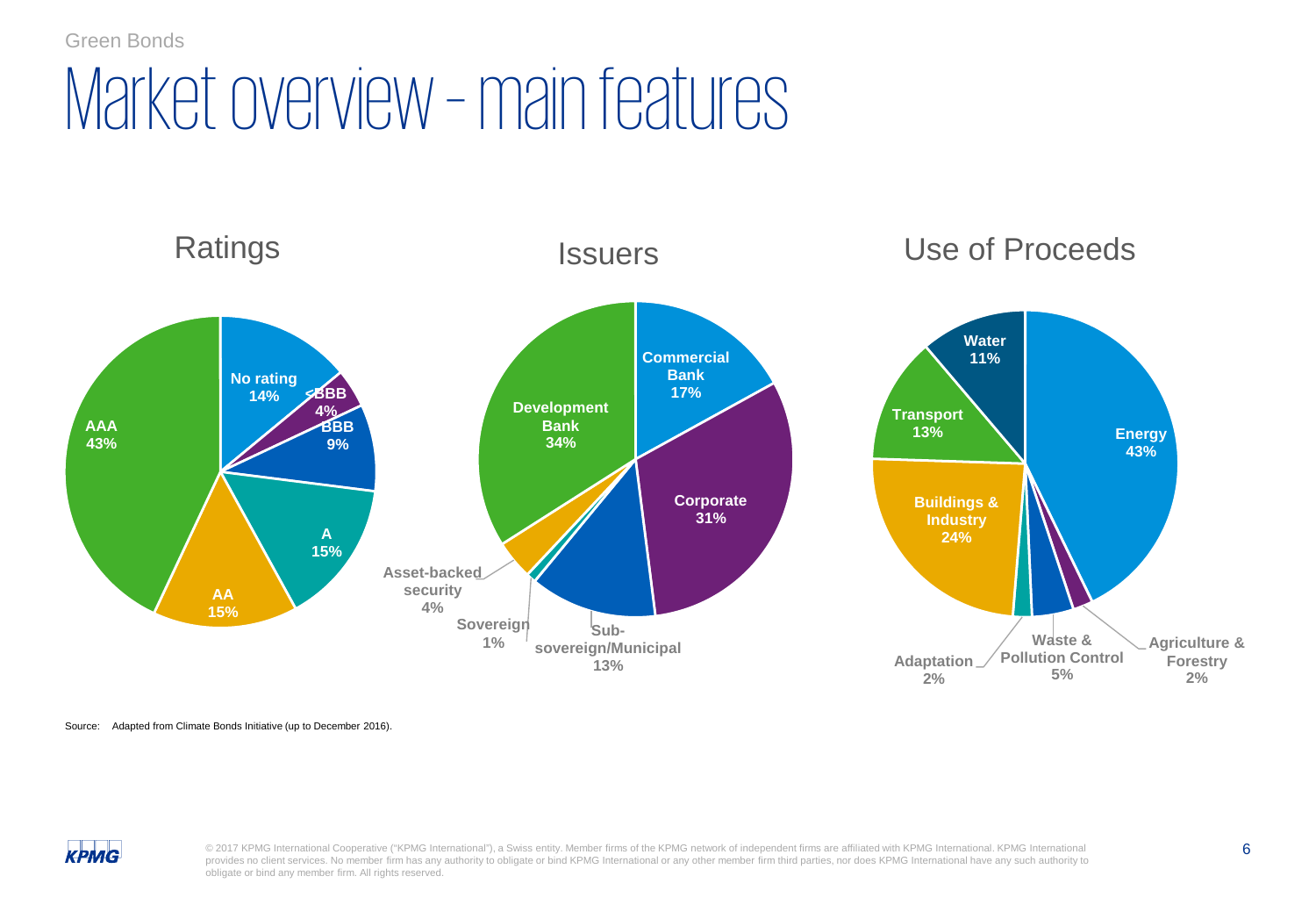## Market overview – main challenges





© 2017 KPMG International Cooperative ("KPMG International"), a Swiss entity. Member firms of the KPMG network of independent firms are affiliated with KPMG International. KPMG International 7 provides no client services. No member firm has any authority to obligate or bind KPMG International or any other member firm third parties, nor does KPMG International have any such authority to obligate or bind any member firm. All rights reserved.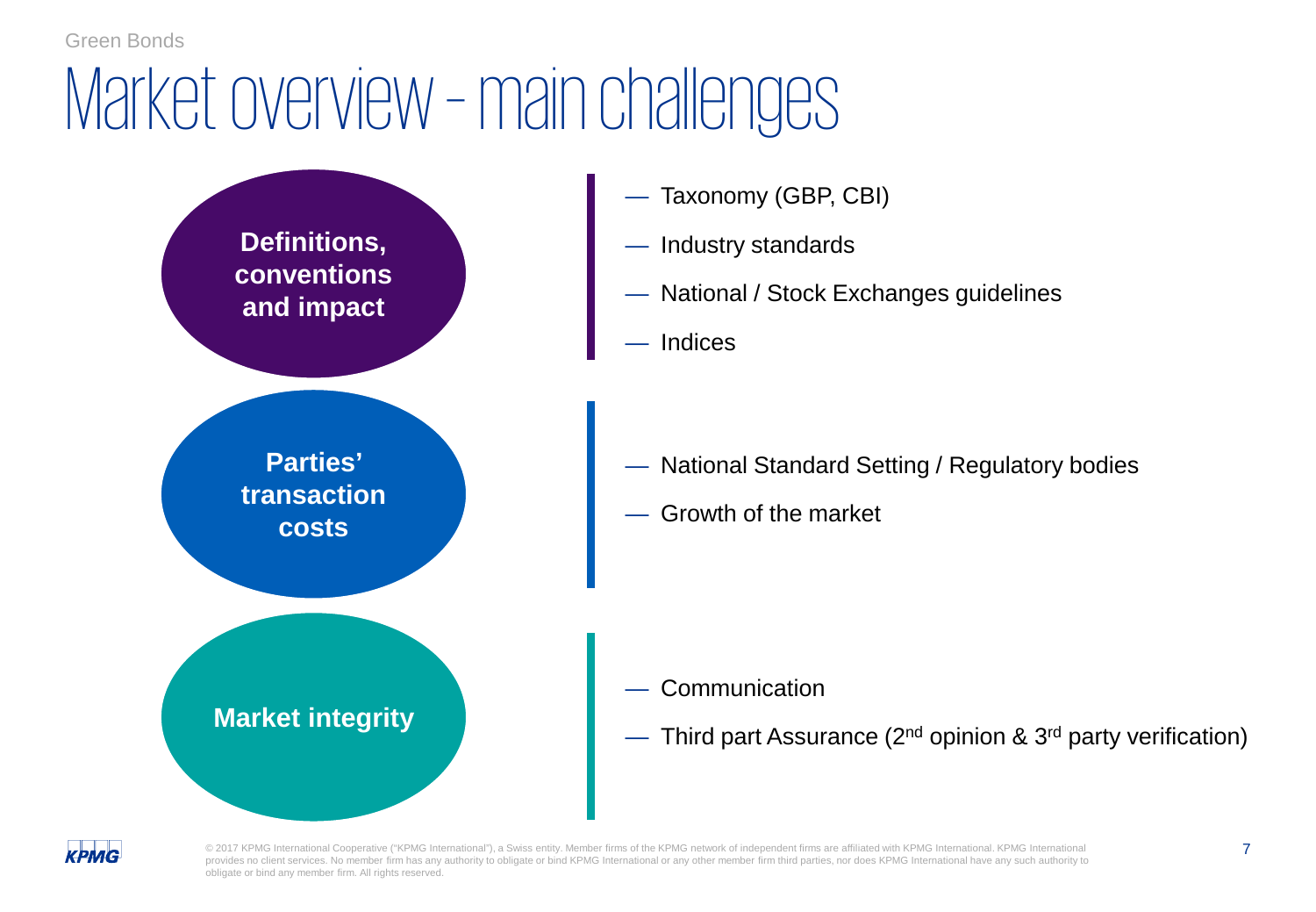### Market overview – focus credibility

or firm. All rights reserved.

- Framework and standard-setting bodies function to safeguard the market from greenwashing and to avoid dilution of the recognised green bond market
- External review by independent parties reassure investors that the projects are compliant with the promised attributes

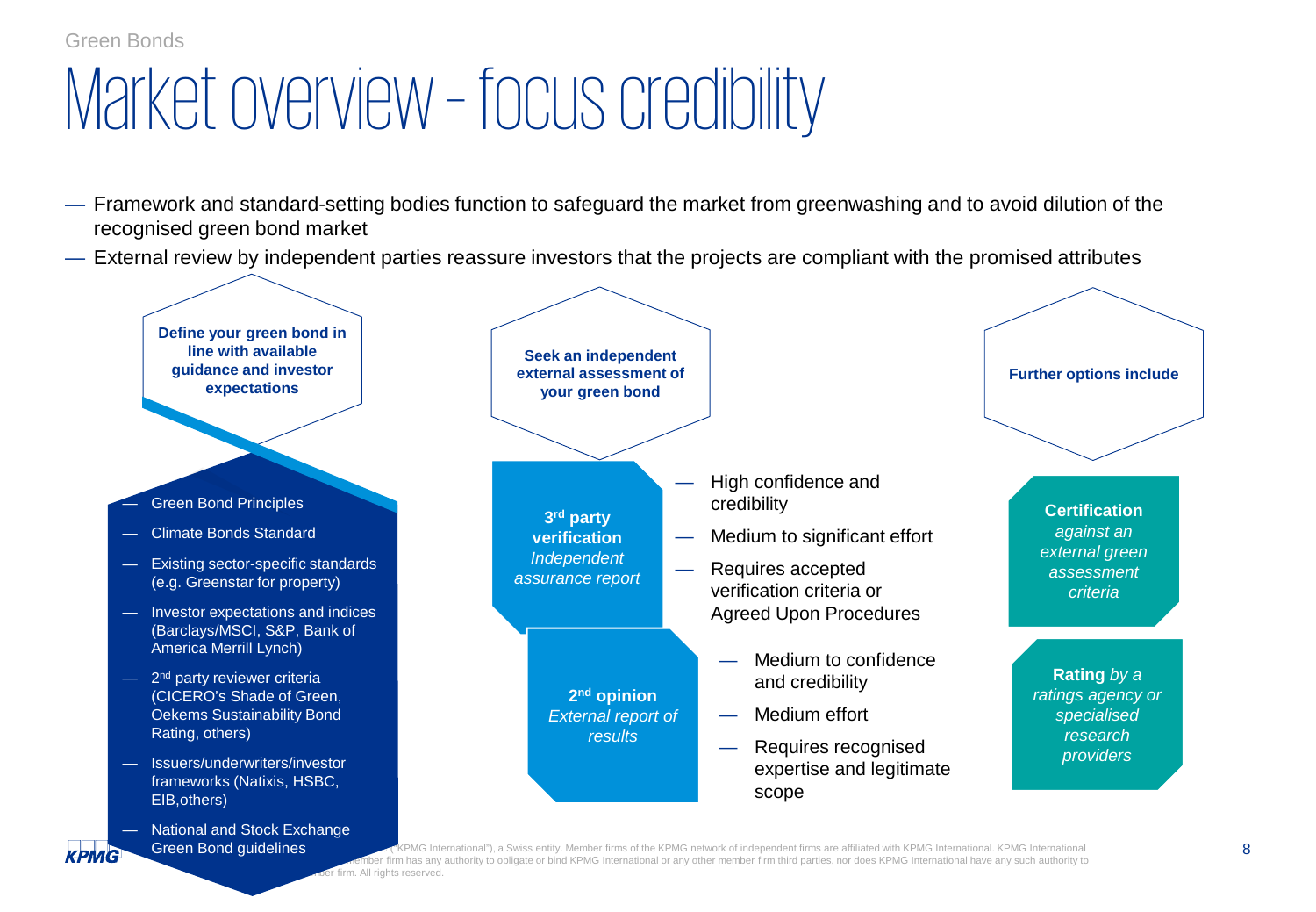# Merci

Q&A

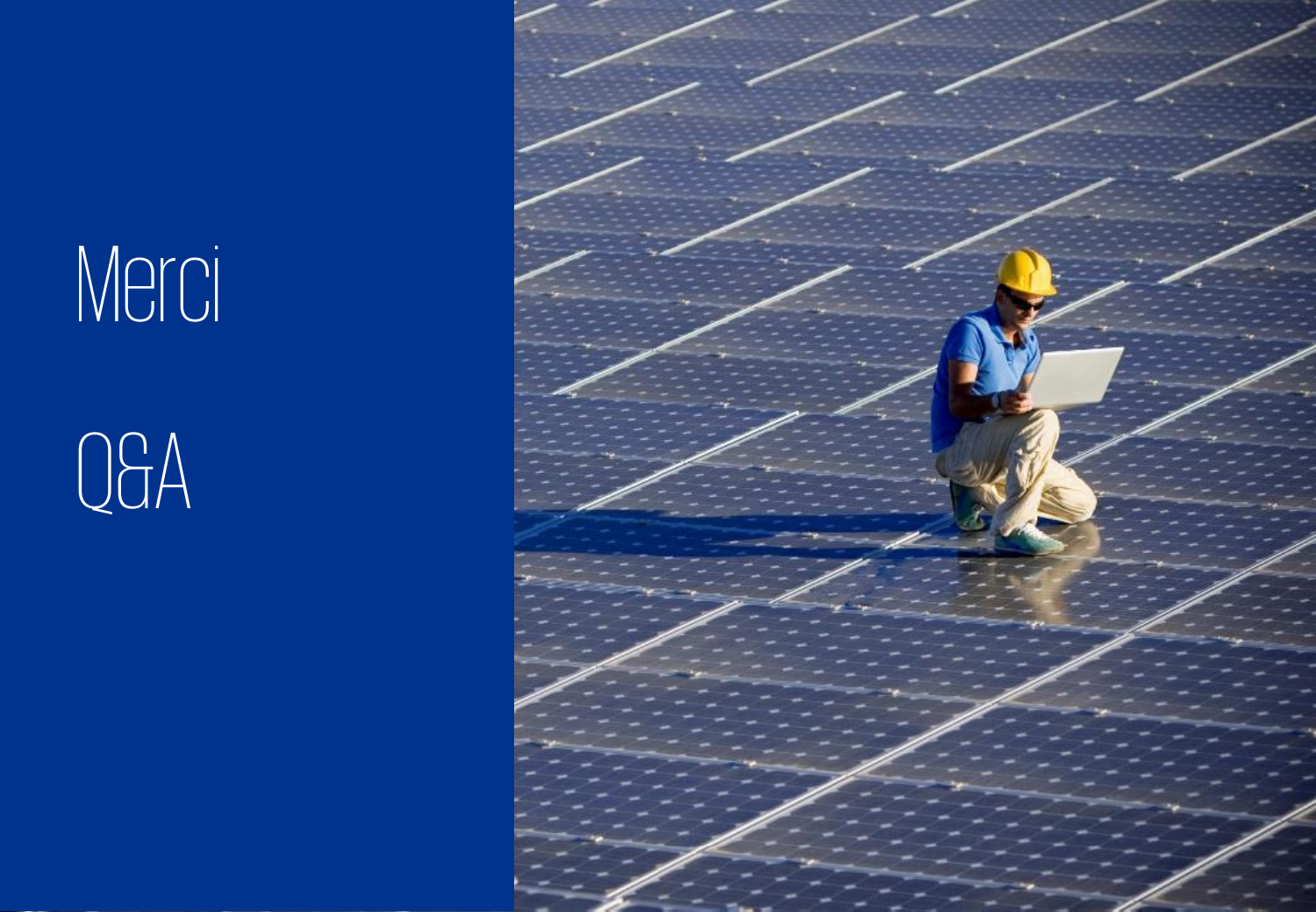#### KPMG Services Green Bonds





© 2017 KPMG International Cooperative ("KPMG International"), a Swiss entity. Member firms of the KPMG network of independent firms are affiliated with KPMG International. KPMG International 10 provides no client services. No member firm has any authority to obligate or bind KPMG International or any other member firm third parties, nor does KPMG International have any such authority to obligate or bind any member firm. All rights reserved.